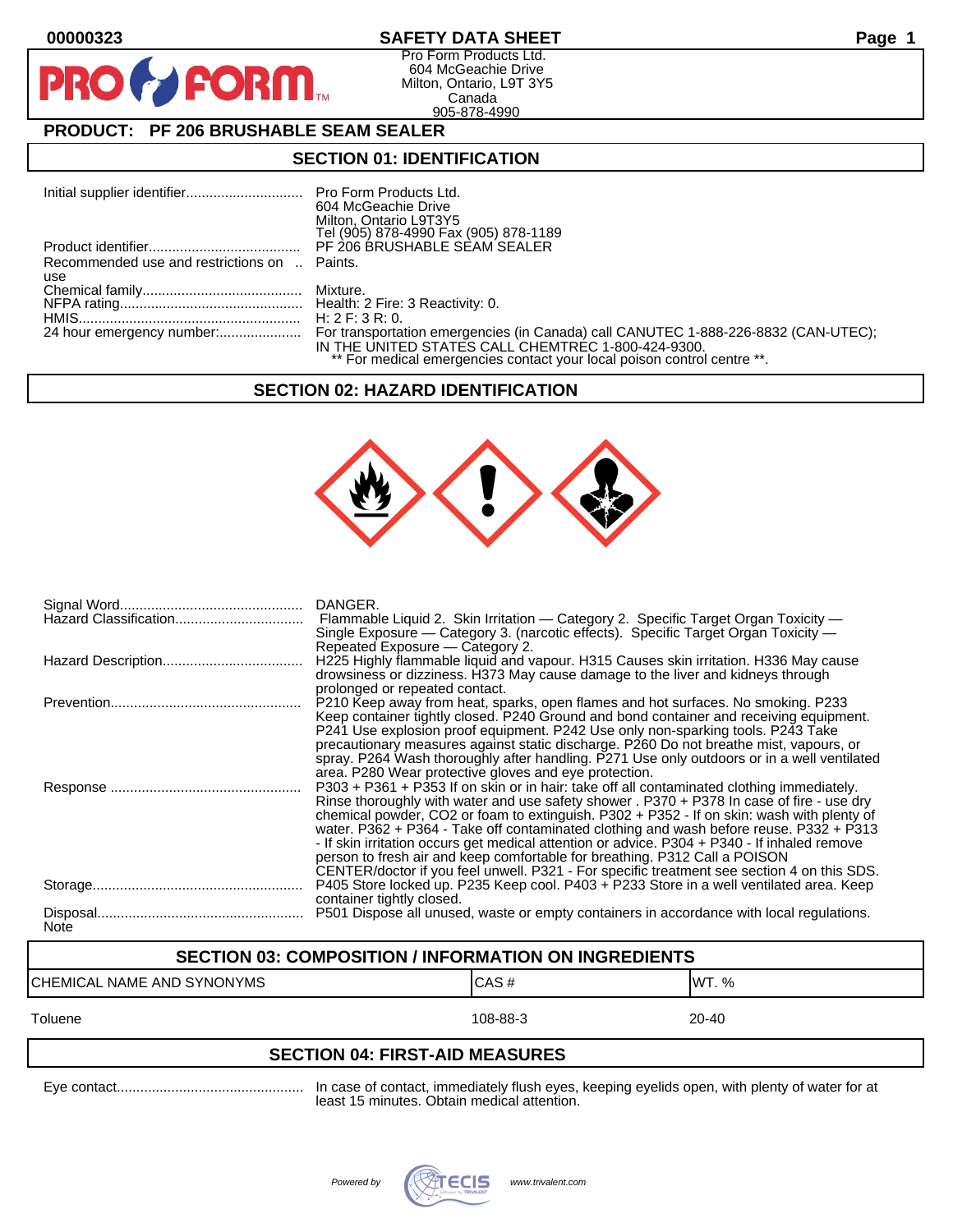**00000323 SAFETY DATA SHEET Page 2**

### **PRODUCT: PF 206 BRUSHABLE SEAM SEALER**

#### **SECTION 04: FIRST-AID MEASURES**

|                                                                  | Remove all contaminated clothing and immediately wash the exposed areas with copious<br>amounts of water for a minimum of 30 minutes or up to 60 minutes for critical body areas. If                                                                                                                                                                |
|------------------------------------------------------------------|-----------------------------------------------------------------------------------------------------------------------------------------------------------------------------------------------------------------------------------------------------------------------------------------------------------------------------------------------------|
|                                                                  | irritation persists, seek medical attention.<br>If inhaled, remove to fresh air. If not breathing, give artificial respiration. If breathing is                                                                                                                                                                                                     |
|                                                                  | difficult, give oxygen, obtain medical attention.<br>If ingestion is suspected, contact physician or poison control center immediately. Do not<br>induce vomiting. If spontaneous vomiting occurs have victim lean forward with head down<br>to prevent aspiration of fluid into the lungs. Never give anything by mouth to an                      |
|                                                                  | unconscious person.                                                                                                                                                                                                                                                                                                                                 |
| Most important symptoms and effects,<br>whether acute or delayed | Causes skin irritation. Vapors have a narcotic effect and may cause headache, fatique,<br>dizziness and nausea. Causes damage to organs through prolonged or repeated exposure.<br>Treat victims symptomatically. In the event of an incident involving this product ensure that medical authorities are provided a copy of this safety data sheet. |

## **SECTION 05: FIRE-FIGHTING MEASURES**

| Suitable and unsuitable extinguishing<br>media                                                                     | Foam, "alcohol" foam, CO2, dry chemical, water fog. Do not use water in a jet.                                                                                                                                                                                                                                                                                                                                                                                                   |
|--------------------------------------------------------------------------------------------------------------------|----------------------------------------------------------------------------------------------------------------------------------------------------------------------------------------------------------------------------------------------------------------------------------------------------------------------------------------------------------------------------------------------------------------------------------------------------------------------------------|
| Specific hazards arising from the<br>hazardous product, such as the nature of<br>any hazardous combustion products | Oxides of carbon (CO, CO2). Hydrocarbons.                                                                                                                                                                                                                                                                                                                                                                                                                                        |
| Special protective equipment and<br>precautions for fire-fighters                                                  | Firefighter should be equipped with self-contained breathing apparatus and full protective<br>clothing to protect against potentially toxic and irritating fumes. Solvent vapours may be<br>heavier than air and may build up and travel along the ground to an ignition source, which<br>may result in a flash back to the source of the vapours. Cool fire-exposed containers with<br>cold water spray. Heat will cause pressure buildup and may cause explosive rupture. Heat |

will cause pressure buildup and may cause explosive rupture.

#### **SECTION 06: ACCIDENTAL RELEASE MEASURES**

 Leak/spill.................................................. Ventilate. Eliminate all sources of ignition. Avoid all personal contact. Contain the spill. Evacuate all non-essential personnel. Prevent runoff into drains, sewers, and other waterways. Absorb with earth, sand, or another dry inert material. Shovel or pump to drum or salvage tank. Spilled material and water rinses are classified as chemical waste, and must be disposed of in accordance with current local, provincial, state, and federal regulations.

#### **SECTION 07: HANDLING AND STORAGE**

| Precautions for safe handling              | Keep away from heat, sparks, and open flame. Always adopt precautionary measures<br>against build-up of static which may arise from appliances, handling and the containers in<br>which product is packed. Ensure that equipment is properly bonded and grounded during<br>filling and transferring as product may become electrostatically charged. Avoid all skin<br>contact and ventilate adequately, otherwise wear an appropriate breathing apparatus.<br>Avoid breathing vapours or mist. Handle and open container with care. Employees should<br>wash hands and face before eating or drinking. |
|--------------------------------------------|---------------------------------------------------------------------------------------------------------------------------------------------------------------------------------------------------------------------------------------------------------------------------------------------------------------------------------------------------------------------------------------------------------------------------------------------------------------------------------------------------------------------------------------------------------------------------------------------------------|
| Conditions for safe storage, including any | Keep away from heat, sparks, and open flames. Keep container closed when not in use.                                                                                                                                                                                                                                                                                                                                                                                                                                                                                                                    |
| incompatibilities                          | Store away from oxidizing and reducing materials. Store away from sunlight.                                                                                                                                                                                                                                                                                                                                                                                                                                                                                                                             |

## **SECTION 08: EXPOSURE CONTROLS / PERSONAL PROTECTION**

| <b>INGREDIENTS</b>            | TWA                | <b>ACGIH TLV</b><br><b>STEL</b>                                                                                                                                                                                                                                                                                                                                                                                  | <b>OSHA PEL</b><br>PEL | <b>STEL</b>                           | <b>NIOSH</b><br>IREL |
|-------------------------------|--------------------|------------------------------------------------------------------------------------------------------------------------------------------------------------------------------------------------------------------------------------------------------------------------------------------------------------------------------------------------------------------------------------------------------------------|------------------------|---------------------------------------|----------------------|
| Toluene                       | 20 ppm             | Not established                                                                                                                                                                                                                                                                                                                                                                                                  | $200$ ppm              | 500 ppm 10 minutes 100 ppm / STEL 150 | ppm                  |
|                               | CA ON: TWA: 20 ppm |                                                                                                                                                                                                                                                                                                                                                                                                                  |                        |                                       |                      |
| Personal Protective Equipment |                    | Local exhaust ventilation is recommended. Wear an appropriate, properly fitted respirator<br>when contaminant levels exceed the recommended exposure limits.<br>Chemical safety goggles and full faceshield if a splash hazard exists.<br>Chemical resistant gloves.<br>Wear adequate protective clothes.<br>Safety boots per local regulations.<br>Emergency showers and eye wash stations should be available. |                        |                                       |                      |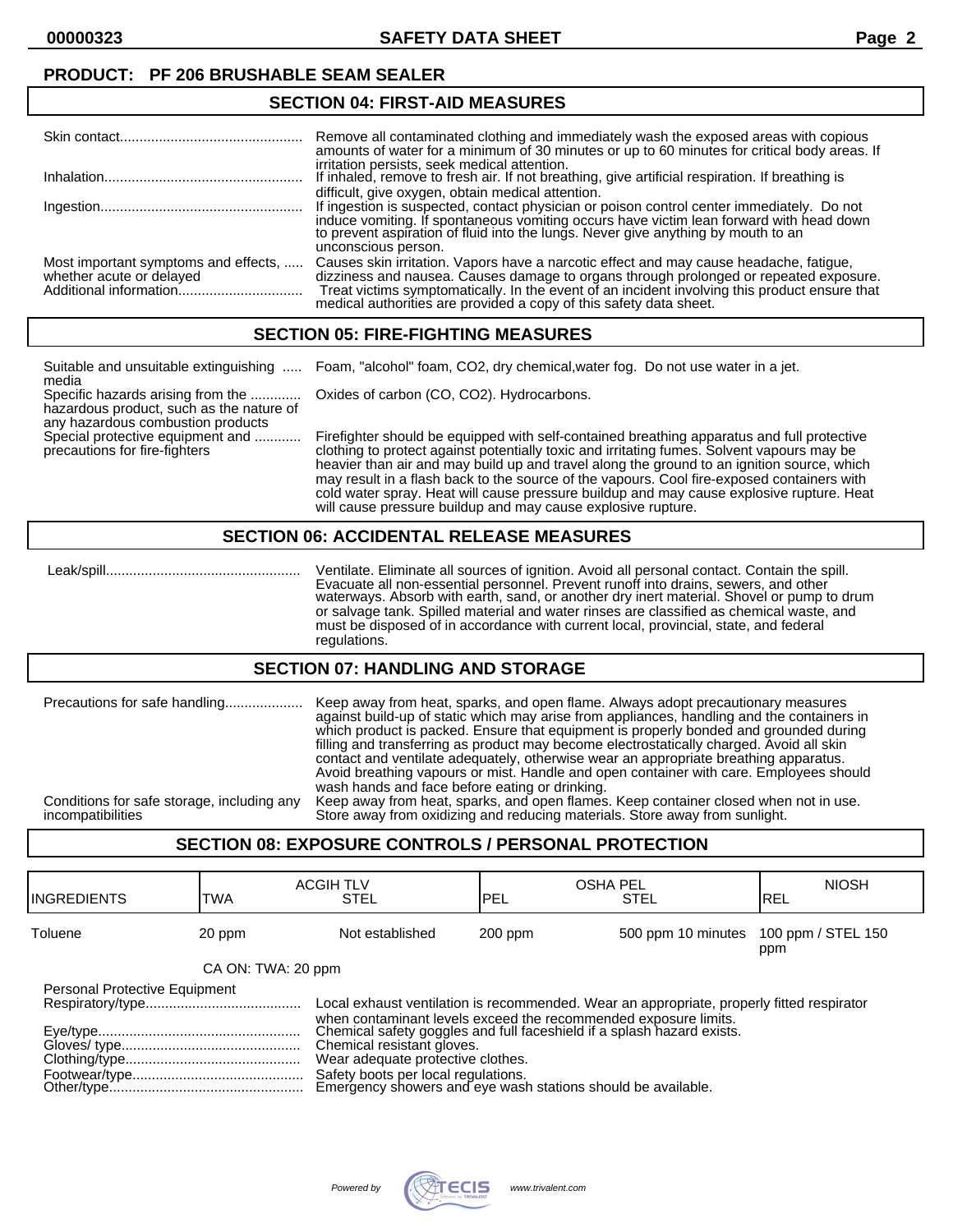## **PRODUCT: PF 206 BRUSHABLE SEAM SEALER**

## **SECTION 08: EXPOSURE CONTROLS / PERSONAL PROTECTION**

Appropriate engineering controls.............. Provide natural or mechanical ventilation to control exposure levels below airborne exposure limits. Local mechanical exhaust ventilation should be used at sources of air contamination, such as open process equipment, or during purging operations, to capture gases and fumes that may be emitted. Standard reference sources regarding industrial ventilation (ie. ACGIH industrial ventilation) should be consulted for guidance about adequate ventilation.

#### **SECTION 09: PHYSICAL AND CHEMICAL PROPERTIES**

| Appearance/Physical state                      | Paste.<br>Off white.    |
|------------------------------------------------|-------------------------|
|                                                | Aromatic.               |
| Odour threshold (ppm)                          | Not available.          |
| Vapour pressure (mm Hg)                        | No data.                |
| Vapour density (air=1)                         | $>1$ .                  |
|                                                | Not applicable.         |
| Relative Density (Specific Gravity)            | $1.55$ lbs/USG.         |
| Melting / Freezing point (deg C)               | Not available.          |
|                                                | Not soluble in water.   |
| Initial boiling point / boiling range (deg C). | >110.                   |
|                                                | > 1.0.                  |
| Flash point (deg C), method                    | 4 °C. (Tag Closed Cup). |
| Auto ignition temperature (deg C)              | $480^{\circ}$ C.        |
| Upper flammable limit (% vol)                  | 7.                      |
| Lower flammable limit (% vol)                  | 1. $0.$                 |
| Partition coefficient - n-octanol/water        | Not available.          |
|                                                | No data.                |
|                                                | 363 g/L. (3lb/USG).     |
| Decomposition temperature                      | Not available.          |
|                                                | Not available.          |
|                                                |                         |

## **SECTION 10: STABILITY AND REACTIVITY**

| oxidizing agents.                                                                                                                  |                                    | Stable at normal temperatures and pressures.<br>Avoid heat, sparks and flames. Explosive reactions can occur in the presence of strong |
|------------------------------------------------------------------------------------------------------------------------------------|------------------------------------|----------------------------------------------------------------------------------------------------------------------------------------|
|                                                                                                                                    |                                    |                                                                                                                                        |
| Keep away from heat. Incompatible with strong oxidizers.<br>Conditions to avoid, including static<br>discharge, shock or vibration | Possibility of hazardous reactions | Hazardous polymerization will not occur.                                                                                               |

Hazardous decomposition products.......... By fire:. Oxides of carbon (CO,CO2). Hydrocarbons. Dense black smoke.

## **SECTION 11: TOXICOLOGICAL INFORMATION**

| <b>INGREDIENTS</b>        |                                      | <b>LC50</b>                                                                                                                                                                                                                                                                                                                         | LD50                                                |
|---------------------------|--------------------------------------|-------------------------------------------------------------------------------------------------------------------------------------------------------------------------------------------------------------------------------------------------------------------------------------------------------------------------------------|-----------------------------------------------------|
| Toluene                   |                                      | 8000ppm rat inhalation<br>400ppm mouse inhalation 24hr                                                                                                                                                                                                                                                                              | 5,000 mg/kg rat oral;<br>12,124 mg/kg rabbit dermal |
| Effects of acute exposure | inhalation.                          | Eye contact. Skin contact. Inhalation. Skin absorption.<br>The aromatic hydrocarbon solvents in this product can be irritating to the eyes, nose and<br>throat. In high concentration, they may cause central nervous system depression and<br>narcosis characterized by nausea, lightheadedness and dizziness from overexposure by |                                                     |
|                           | dermatitis.                          | Breathing high concentrations of vapour may cause anesthetic effects and serious health<br>effects. Possible damage to liver and kidneys. May cause damage to the respiratory<br>system, lungs, eyes, skin and central nervous system. May cause skin defatting and                                                                 |                                                     |
|                           |                                      | None of the components present in this material at concentrations equal to or greater than<br>0.1% are listed by IARC, NTP, OSHA or ACGIH as a carcinogen.                                                                                                                                                                          |                                                     |
|                           | adverse fetal developmental effects. | Toluene is fetotoxic in rats and mice at maternally toxic levels. Prolonged and repeated<br>exposure of pregnant animals (>1500 ppm) to Toluene have been reported to cause                                                                                                                                                         |                                                     |

## **SECTION 12: ECOLOGICAL INFORMATION**